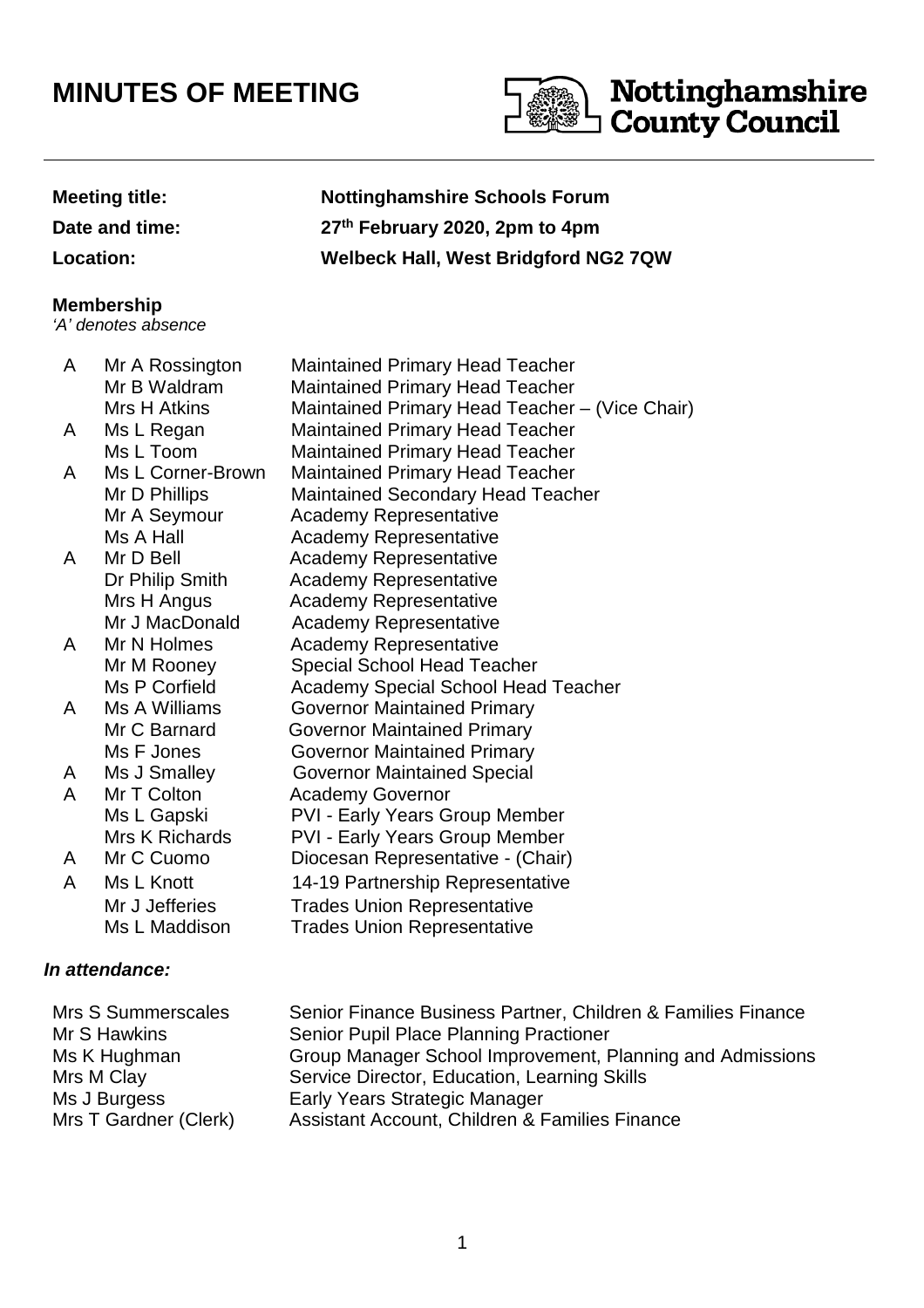| 1. | Welcome                                                                                                                                                                                                                                                                                                                                                                                                                                  |               |  |
|----|------------------------------------------------------------------------------------------------------------------------------------------------------------------------------------------------------------------------------------------------------------------------------------------------------------------------------------------------------------------------------------------------------------------------------------------|---------------|--|
|    | Helen Atkins welcomed all members.                                                                                                                                                                                                                                                                                                                                                                                                       |               |  |
|    | <b>Apologies</b>                                                                                                                                                                                                                                                                                                                                                                                                                         |               |  |
|    | Apologies were received from Carlo Cuomo, Andrew Rossington, Lynn Corner-Brown, David Bell, Neil<br>Holmes, Amanda Williams, Tony Colton, Louise Knott, Colin Pettigrew and Irene Kakoullis.                                                                                                                                                                                                                                             |               |  |
| 2. | Minutes - 12th December 2019                                                                                                                                                                                                                                                                                                                                                                                                             | <b>ACTION</b> |  |
|    | <b>School Forum Constitution</b><br>Resolution for full membership and the shift between maintained and academy<br>representation is not yet resolved, constitution is not clear and still waiting something back<br>from legal.<br>A maintained head who is on the forum is leaving the authority, therefore we would not look<br>to replace or show a vacancy in the maintained sector, but intend to advertise for an<br>academy rep. | <b>MC/TG</b>  |  |
|    | We also have a governor that has not attended forum, and has since resigned as a governor,<br>therefore in the next round we will be looking for a governor and academy representative.                                                                                                                                                                                                                                                  |               |  |
|    | Schools & Early Years Consultation 2020-21<br>Page 3 in regards the 10p increase, Sue Summerscales wanted to clarify the increased 10p<br>for 2019-20 is from the current year 19-20 allocation, the 10p that has been built in for 2020-<br>21 will come from the 2020-21 allocation, the 8p is the increase in rate from central<br>government.                                                                                        |               |  |
|    | Page 4 – deprivation 2-year-old – is part of the Early Years central spend.                                                                                                                                                                                                                                                                                                                                                              |               |  |
|    | Minutes approved as accurate and correct                                                                                                                                                                                                                                                                                                                                                                                                 |               |  |
| 3. | 3a - Confirmation of the Schools & Early Years 2020-21 Formula                                                                                                                                                                                                                                                                                                                                                                           |               |  |
|    | Sue Summerscales presented the paper, and explained which schools were in receipt of the<br>Minimum Funding Guarantee of 1.84% and the reason why. Which schools are receiving<br>more than the minimum 1.84% and which schools are in receipt of the Minimum Per Pupil<br>(MPP)                                                                                                                                                         |               |  |
|    | Members were informed that after applying the full National Funding Formula (NFF) we<br>unexpectedly had some money left over, we are not the only Local Authority to be in this<br>position. The balance left over reduced the growth commitment.                                                                                                                                                                                       |               |  |
|    | Fiona Jones asked what the alternative option was for the allocation that was left if we hadn't<br>reduced the growth commitment. Sue Summerscales advised we could have used it within<br>the formula but as we are able to apply the full formula anything different would be a move<br>away from the NFF.                                                                                                                             |               |  |
|    | <b>RECOMMENDATION/S</b>                                                                                                                                                                                                                                                                                                                                                                                                                  |               |  |
|    | That the Schools Forum                                                                                                                                                                                                                                                                                                                                                                                                                   |               |  |
|    | 1. Notes the content of the report – report noted<br>2. Approves the increase to the amount of growth funding centrally retained for<br>2020-21                                                                                                                                                                                                                                                                                          |               |  |
|    | Votes for<br>Abstentions<br>Votes against                                                                                                                                                                                                                                                                                                                                                                                                |               |  |
|    | 14<br>$\Omega$<br>1                                                                                                                                                                                                                                                                                                                                                                                                                      |               |  |
|    |                                                                                                                                                                                                                                                                                                                                                                                                                                          |               |  |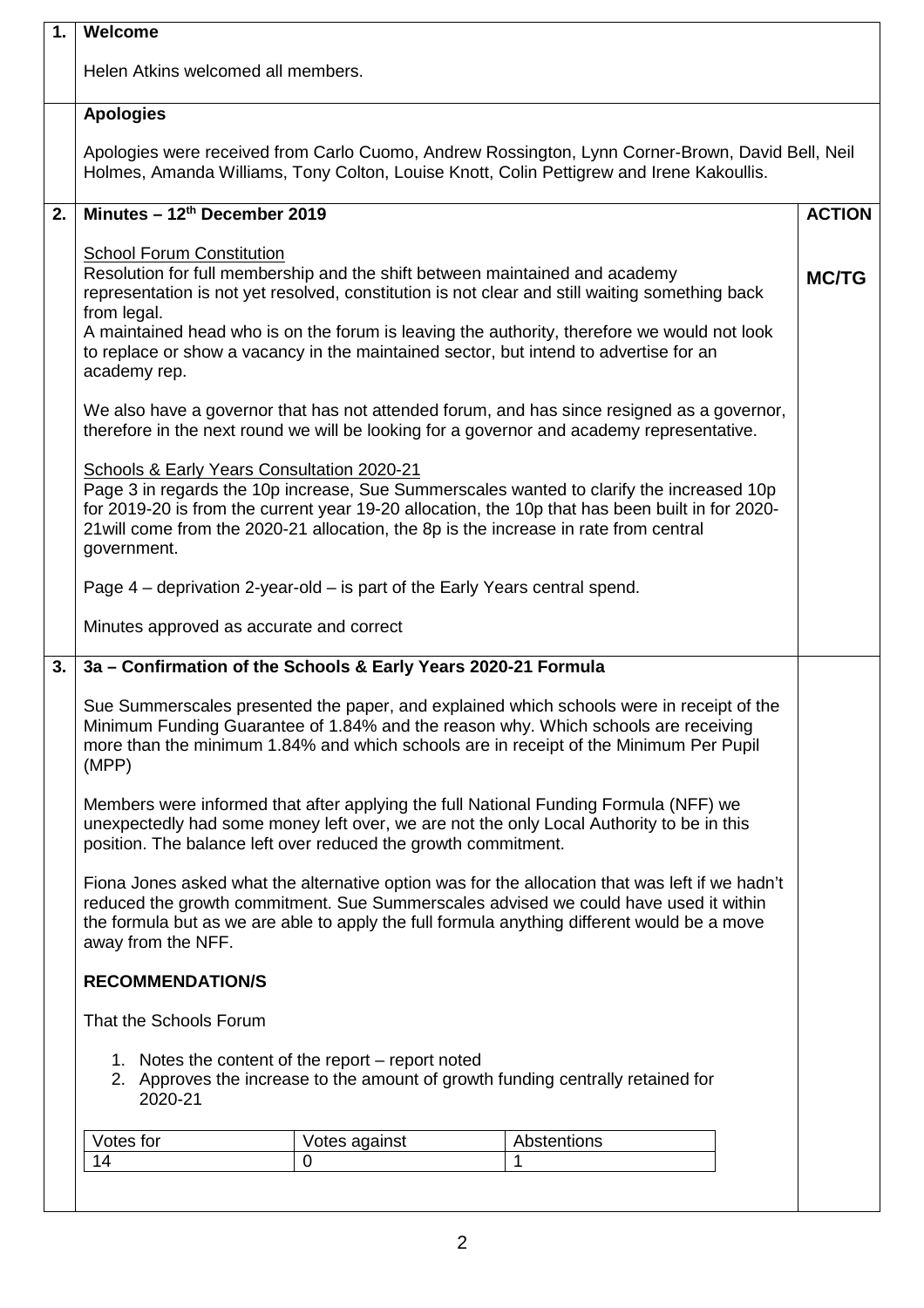#### **3b. Early Years DSG Funding Central Expenditure 2020/21**

Jude Burgess presented the paper.

Clarification was requested around question 9 and 10 of the consultation which at the time were either or questions.

At the December meeting it was agreed that question 10 'increase to the hourly rate for 2 year olds who are eligible for free school meals by a further 5p' was void, and members agreed we would not proceed with this question.

Question 9 'proposal to extend the existing criteria for the Deprivation Fund to include 2-yearolds who are LAC/CIN/CPP? This would be funded from the forecast 3-&4-year olds underspend' was agreed and voted on unanimously.

School forum members were advised that the early years sector was not losing the money it was been directed and given to 2 year olds under a different criteria.

#### **RECOMMENDATION/S**

That the Schools Forum

1. Approves the Authority's proposal to retain £1.461m of early years funding to be used for sufficiency and assessment functions within the Early Childhood Services and Schools and Families Specialist Service.

| Votes for | Votes against | Abstentions |
|-----------|---------------|-------------|
| v         |               |             |

2. Approves the proposal to carry forward £26,000 of the Early Years Inclusion Fund into 2020/21 to provide 2 free Early Years SEND Conferences.

| Votes for | Votes against | Abstentions |
|-----------|---------------|-------------|
| ı.        |               |             |

#### **3c. DSG – Budget Monitoring**

Sue Summerscales presented the paper and advised this was as at period 10, the last paper bought to the forum in December 2019 was period 7.

Overspend on the Post 16 High Needs and Independent Non Maintained Schools were due to growth numbers

#### **RECOMMENDATION/S**

That the Schools Forum

1. Notes the content of the report – reported noted

#### **3d High Needs Block 2020 Presentation**

Marion Clay presented to the members, and requested the presentation to be sent out to them after meeting,

TG

Marion Clay explained that as an authority NCC have received one of the highest increases (%) in HNB funding for 2020/21. This is due to the raise in the level of capping at LA level, however with a cap still in place for the High Needs Block, Nottinghamshire is still underfunded.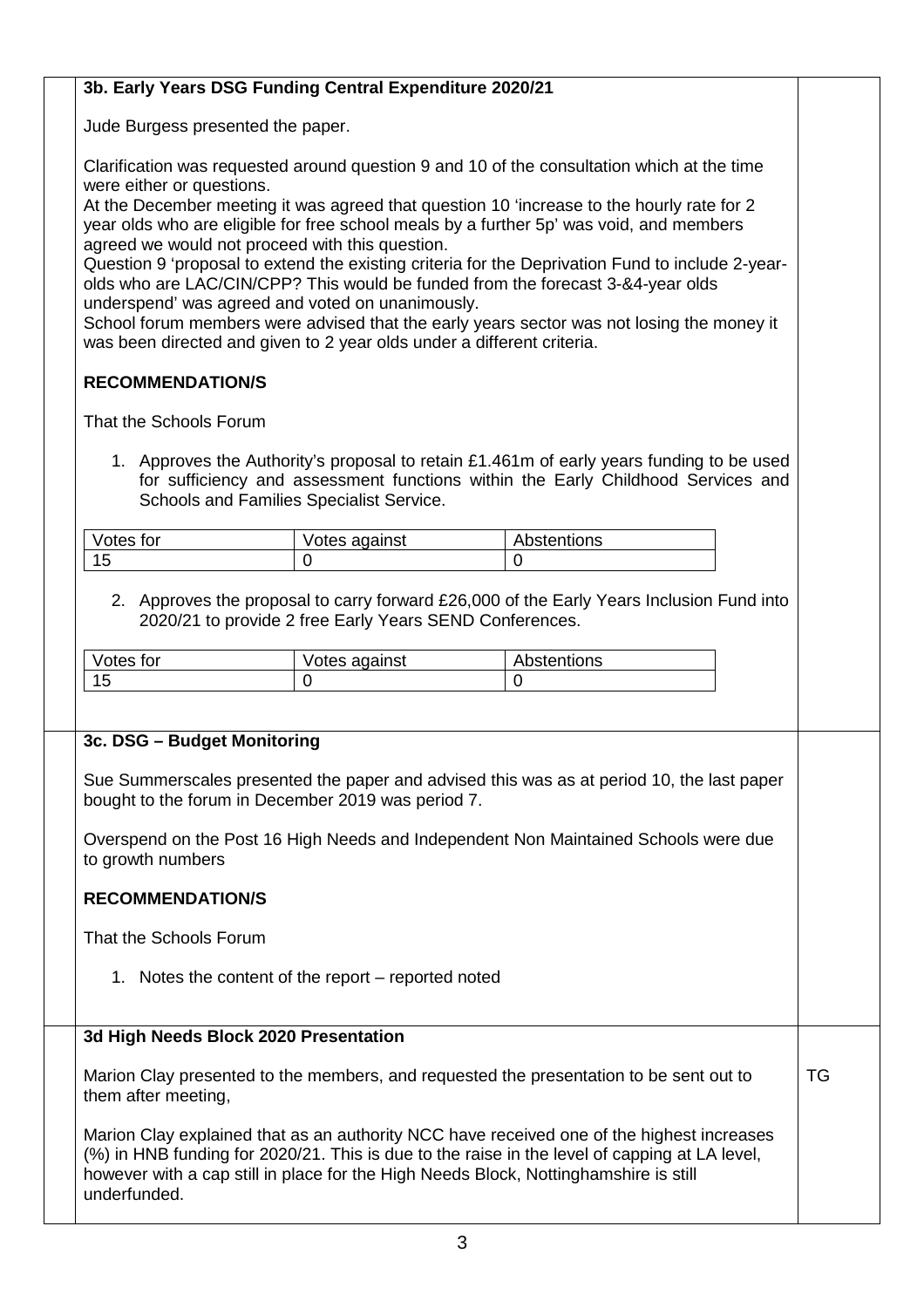HLN banding top-up amounts have been different in special schools in the past due to the Minimum Funding Guarantee (MFG) with some of this extra funding we have looked to level up the amounts across the schools, though we unable to match the highest levels of top up we are able to level up to the 'mean' of 19-20 HLN bandings.

That would leave only 3 schools that receive more per HLN top up – Fountaindale, Yeoman Park and St Giles. If more cash is received in 21-22 we would look to narrow the gap further.

Clarification was sort around the equipment and therapy budget, Marion Clay explained that the equipment and therapy budget, did not deal with supplying equipment and therapy, but one that gives support and advise.

We will continue to keep members updated on all budgets, budgets such as the Independent Non Maintained (INM) schools requires clusters to work. Others are impacted by EHCP and outcomes of tribunals.

Helen Atkins asked who approves any decisions made in regards the High Needs Block?

Marion Clay confirmed it was by the LA and decisions were mainly made and influenced from the High Needs Consultation, Nottinghamshire are a high devolving authority, and Karen Hughman has had discussions with different groups of people.

Sue Summerscales advised that the High Needs Block is classed as centrally retained and therefore does not require forum approval, we keep forum members informed in order to work in a transparent manner.

Helen Atkins acknowledged the transparent way that Nottinghamshire and Marion Clay work, how we have kept to the principles of what is discussed and members were appreciative of this.

Pauline Corfield asked if there would be 2 enhanced hubs?

Karen Hughman advised that we had received more bids than we could afford and were therefore looking at what would be sustainable.

#### **3e Funding Presumption for Free Schools**

Marion Clay and Steve Hawkins presented the paper.

Marion Clay acknowledged the concerns that members voiced from the last meeting and confirmed that the growth fund was for school places and growth due to basic need and that opening new presumption free schools in areas where there are surplus places would not be allowed by the Department of Education.

The future presumption free schools mentioned in the report are expected to be required due to new housing developments.

The Gedling area was mentioned by members as there are surplus places in schools such as Lambley and Burton Joyce, with plans for a presumption free school in the Netherfield area due to large housing developments.

The proposed Chase Farm Primary free school will not being built straight away, as LA share concerns over the current need for additional school places in the area. Land will be secured for Nottinghamshire County Council in the meantime.

There are surplus primary school places in the Mansfield areas and because of this, areas of schools have been decommissioned.

The intention is for NCC to hold 'twilight' meetings with districts to discuss issues with school places. Head teachers were encouraged to attend.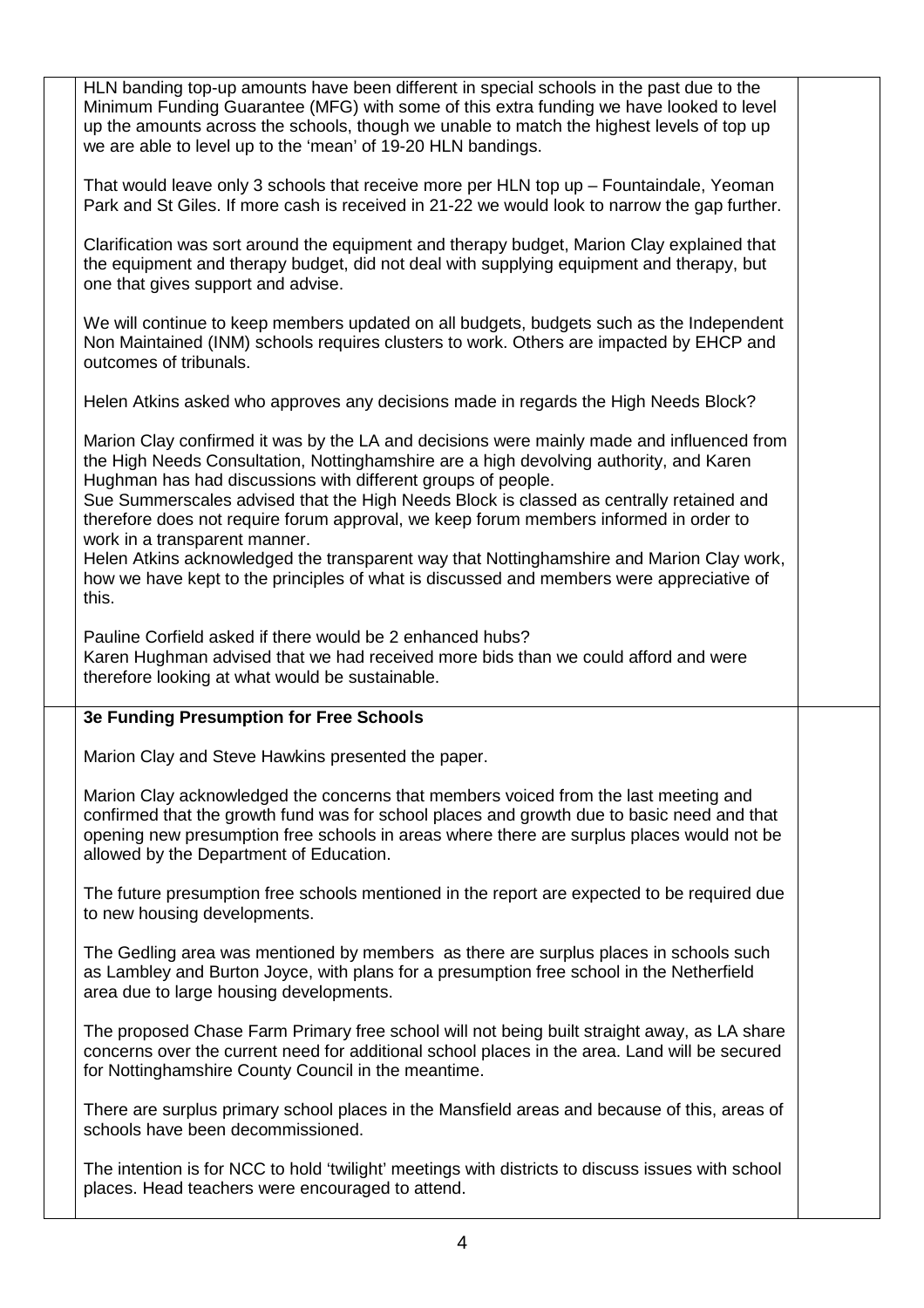|    | A further discussion is required around falling rolls, regarding protecting schools, the<br>positives and negatives of this, and whether it would be delaying difficult decisions.<br>The suggestion was to have a working group to look in more details, members were advised<br>that nothing could be done this year but for future years.                                                                                                                                                                                                                                                                                                                                                                                                                        |  |
|----|---------------------------------------------------------------------------------------------------------------------------------------------------------------------------------------------------------------------------------------------------------------------------------------------------------------------------------------------------------------------------------------------------------------------------------------------------------------------------------------------------------------------------------------------------------------------------------------------------------------------------------------------------------------------------------------------------------------------------------------------------------------------|--|
|    | Helen Atkins agreed with a small working group to look at falling rolls in more details and<br>requested Steve Hawkins be part of that.                                                                                                                                                                                                                                                                                                                                                                                                                                                                                                                                                                                                                             |  |
|    | Pauline Corfield asked whether a falling rolls fund could support High Needs?<br>Marion Clay – no, this would be from school budgets so for mainstream schools and<br>academies.                                                                                                                                                                                                                                                                                                                                                                                                                                                                                                                                                                                    |  |
|    | Karen Richards advised that in some area's nursery numbers are seeing an 8.6% drop in<br>numbers                                                                                                                                                                                                                                                                                                                                                                                                                                                                                                                                                                                                                                                                    |  |
|    | Karen said she understands the need for places in areas with high development, but do we<br>have to fund all year groups for presumption free schools, as in reality in the first couple of<br>years not all year groups will be filled to the guaranteed numbers set out in the report?<br>Marion Clay advised that the LA is required to guarantee numbers in this way, the cost of this<br>would come from the growth fund.<br>Karen Richards asked if members could look at the pupil forecast numbers that were being<br>used to make these decisions.<br>Marion Clay - Nottinghamshire County Council will hold district meetings in areas where they<br>plan to have new schools, projections will be shared with everyone and all are welcome to<br>attend. |  |
|    | Fiona Jones asked if closing a school was a political decision?<br>Marion Clay confirmed that it was, but closure of any school is difficult territory.                                                                                                                                                                                                                                                                                                                                                                                                                                                                                                                                                                                                             |  |
|    | Members who expressed an interested to be part of the falling rolls working group.<br>Ben Waldram<br><b>Colin Barnard</b><br>David Phillips<br>Fiona Jones<br>James MacDonald                                                                                                                                                                                                                                                                                                                                                                                                                                                                                                                                                                                       |  |
|    | <b>RECOMMENDATION/S</b>                                                                                                                                                                                                                                                                                                                                                                                                                                                                                                                                                                                                                                                                                                                                             |  |
|    | That the Schools Forum:                                                                                                                                                                                                                                                                                                                                                                                                                                                                                                                                                                                                                                                                                                                                             |  |
|    | 1. Notes the content of the report and the potential allocations to be made from the growth<br>fund - report noted<br>2. Continues to monitor the use of the growth fund. Forum will be updated on an annual<br>basis as to the spending allocations related to this budget – accepted by members                                                                                                                                                                                                                                                                                                                                                                                                                                                                   |  |
| 4. | <b>Any Other Business</b>                                                                                                                                                                                                                                                                                                                                                                                                                                                                                                                                                                                                                                                                                                                                           |  |
|    | Sue Summerscales advised that after a conversation with Insurance colleagues, the Risk<br>Protection Arrangement (RPA) insurance level of cover is not enough for maintained schools<br>and Insurance will be sending out a letter to schools to explain the situation.                                                                                                                                                                                                                                                                                                                                                                                                                                                                                             |  |
| 5. | <b>Confidentiality</b>                                                                                                                                                                                                                                                                                                                                                                                                                                                                                                                                                                                                                                                                                                                                              |  |
|    | No item marked confidential                                                                                                                                                                                                                                                                                                                                                                                                                                                                                                                                                                                                                                                                                                                                         |  |
|    |                                                                                                                                                                                                                                                                                                                                                                                                                                                                                                                                                                                                                                                                                                                                                                     |  |